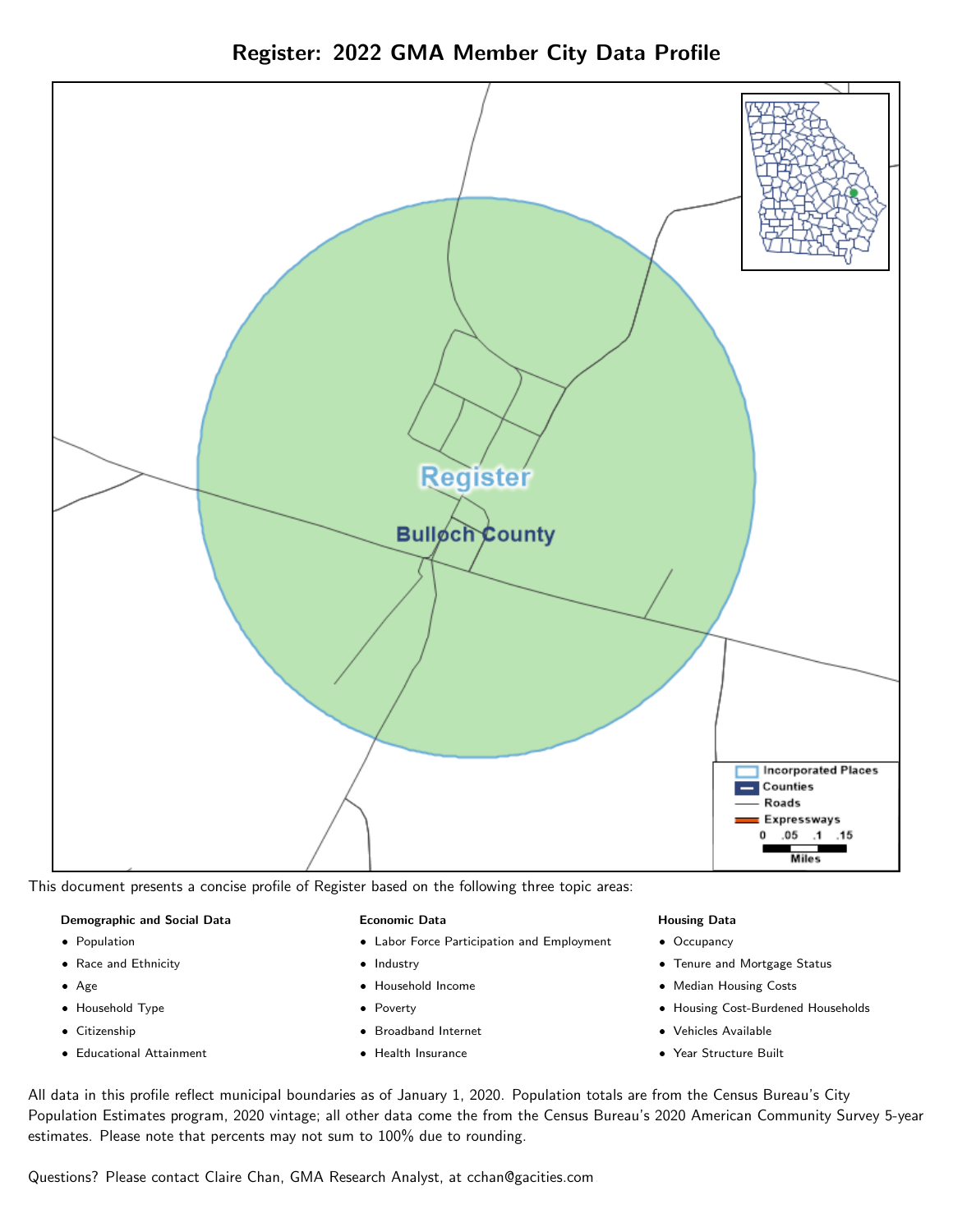# Register: Demographic and Social





# **Citizenship**

| <b>Native Born</b><br>100% |  |
|----------------------------|--|
|                            |  |

Source: American Community Survey, 2020 5-year estimates, table B05002 Source: American Community Survey, 2020 5-year estimates, table B15002

#### Race and Ethnicity



Source: U.S. Census Bureau, City Population Estimates, 2020 vintage Source: American Community Survey, 2020 5-year estimates, table B03002

#### Household Type



Source: American Community Survey, 2020 5-year estimates, table B01001 Source: American Community Survey, 2020 5-year estimates, table B11001

#### Educational Attainment



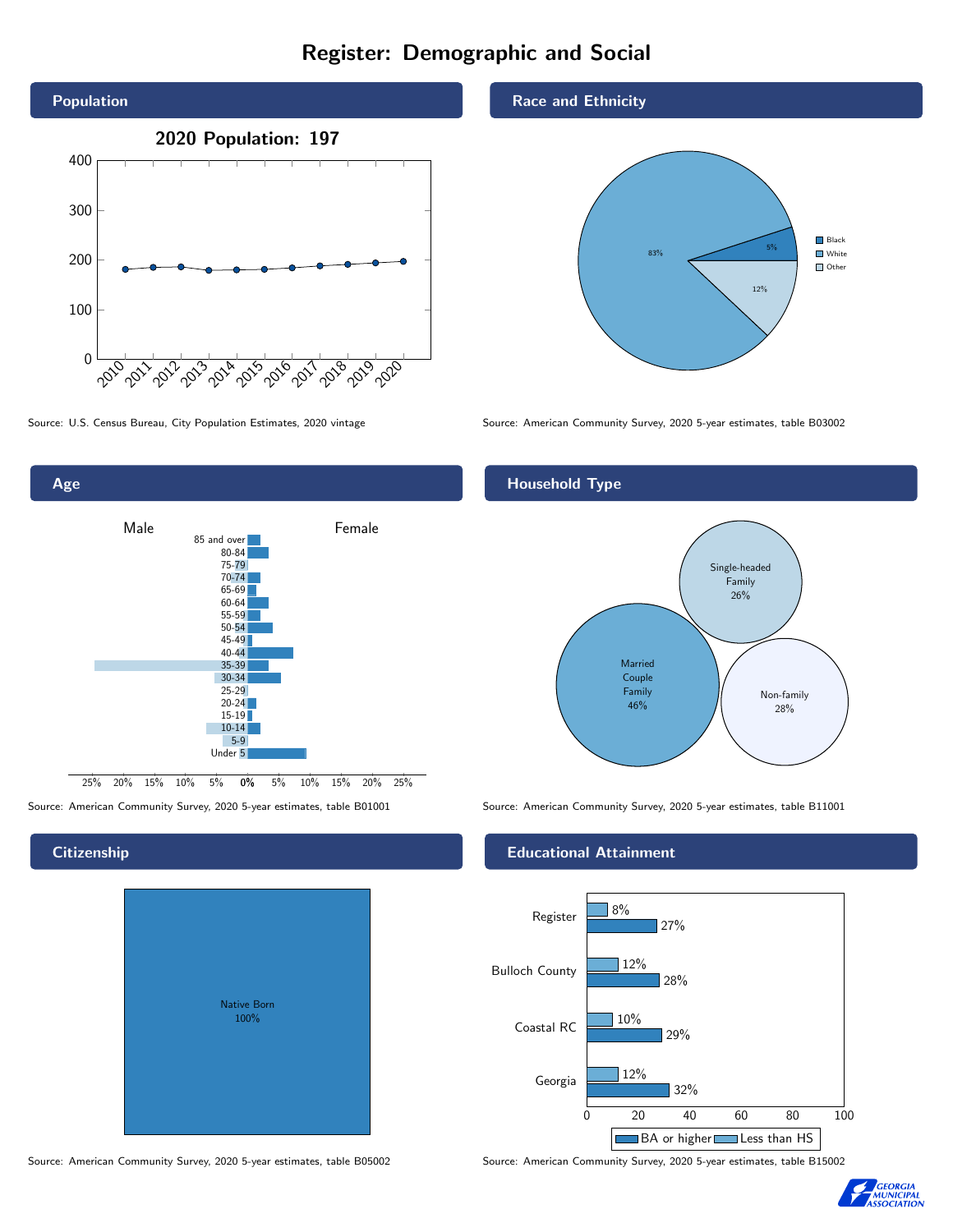# Register: Economic



Source: American Community Survey, 2020 5-year estimates, table B23001 Note: Unemployment rate is based upon the civilian labor force.



Source: American Community Survey, 2020 5-year estimates, tables B19013 and B19025 Source: American Community Survey, 2020 5-year estimates, table B17010



Source: American Community Survey, 2020 5-year estimates, table B28002 Source: American Community Survey, 2020 5-year estimates, table B18135

#### Industry

Poverty

| Agriculture, forestry, fishing and hunting, and mining      | $4\%$ |
|-------------------------------------------------------------|-------|
| Construction                                                | 11%   |
| Manufacturing                                               | 9%    |
| <b>Wholesale Trade</b>                                      | $0\%$ |
| Retail Trade                                                | 9%    |
| Transportation and warehousing, and utilities               |       |
| Information                                                 | $4\%$ |
| Finance and insurance, real estate, rental, leasing         |       |
| Professional, scientific, mgt, administrative, waste mgt    |       |
| Educational services, and health care and social assistance |       |
| Arts, entertainment, recreation, accommodation, food        |       |
| service                                                     |       |
| Other services, except public administration                |       |
| Public administration                                       |       |

Source: American Community Survey, 2020 5-year estimates, table C24030

#### 0 20 40 60 80 100 Georgia Coastal RC Bulloch County Register 14% 15% 22% 6%  $\sqrt{20\%}$ 21%  $23%$  $9%$ Total Population Children

#### Health Insurance